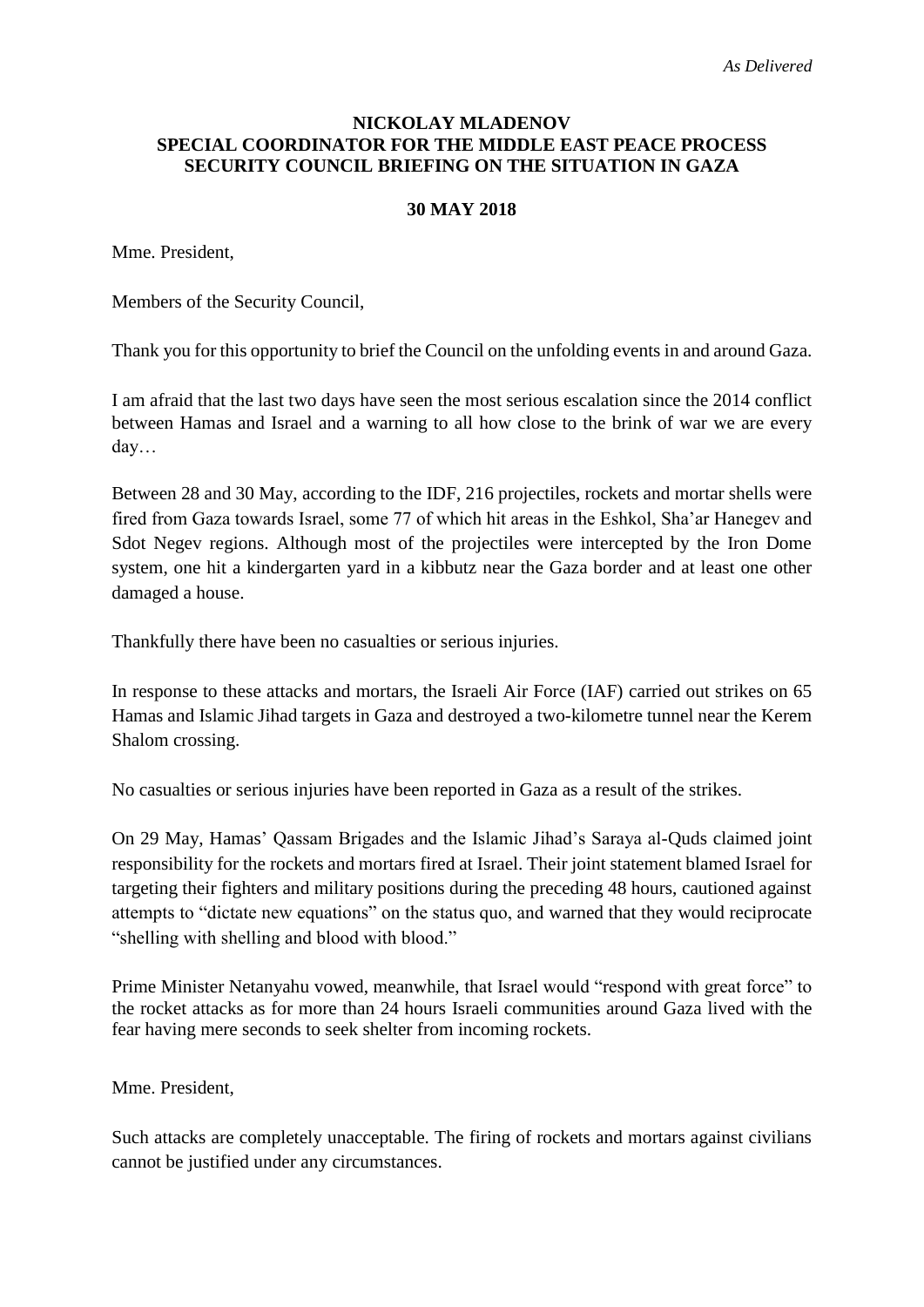I take this opportunity to call on the international community to join me in unequivocally condemning the indiscriminate targeting of civilians and the dangerous escalation in Gaza.

This dangerous escalation comes after a series of warnings by the United Nations and in the context of recent developments on the ground. It cannot be divorced from the context of the two months of protests at the Gaza fence in which some 110 Palestinians were killed and large numbers were injured.

Throughout this period, militants have also placed improvised explosive devices (IEDs) at the perimeter fence and attempted – sometime successfully – to breach it, with the intent of damaging military infrastructure and perpetrating attacks against Israelis. Particularly in the days following 14 May, several such incidents were filmed and posted on social media, prompting a response by Israel on targets inside Gaza.

On 27 May, in response to an IED found by the Israel Defence Forces (IDF) adjacent to the fence, IDF targeted a Palestinian Islamic Jihad (PIJ) observation post and killed three members of the group. Islamic Jihad issued a statement, vowing to retaliate for what they described as a "dangerous escalation." Subsequently, on 28 May, the IDF announced it had fired a tank shell at another observation post, killing a member of Hamas' military wing. The shelling took place after Israeli troops came under fire, reportedly by Hamas militants, while arresting two Palestinians who had crossed the perimeter fence into Israel. During the night of 28 May, machine gun fire from Gaza also hit the Israeli city of Sderot, causing damage to several buildings and a vehicle.

The next day the situation escalated.

Mme President,

Since the early hours of this morning, the situation has quieted down and since 5am there have been no projectiles launched from Gaza, nor any IDF strikes on locations inside the Strip.

In this respect I welcome the efforts of Egypt to ensure that calm prevails and reiterate my call on all sides to uphold all understandings and prevent the recurrence of any incidents that jeopardize the lives of Israelis and Palestinians alike.

It is imperative that this period of calm be preserved at all costs. No one in Gaza can afford another war. No one has the right to play with the lives of two million people who have lived through hell in the last decade. No one should live in fear of an indiscriminate rocket attack. Everyone has a responsibility to do their part to de-escalate and step back from the brink in the interests of their own people and the future of their own children.

As demonstrations and protests in Gaza continue into the month of June, I am concerned that we may experience further violence and further risks of escalation.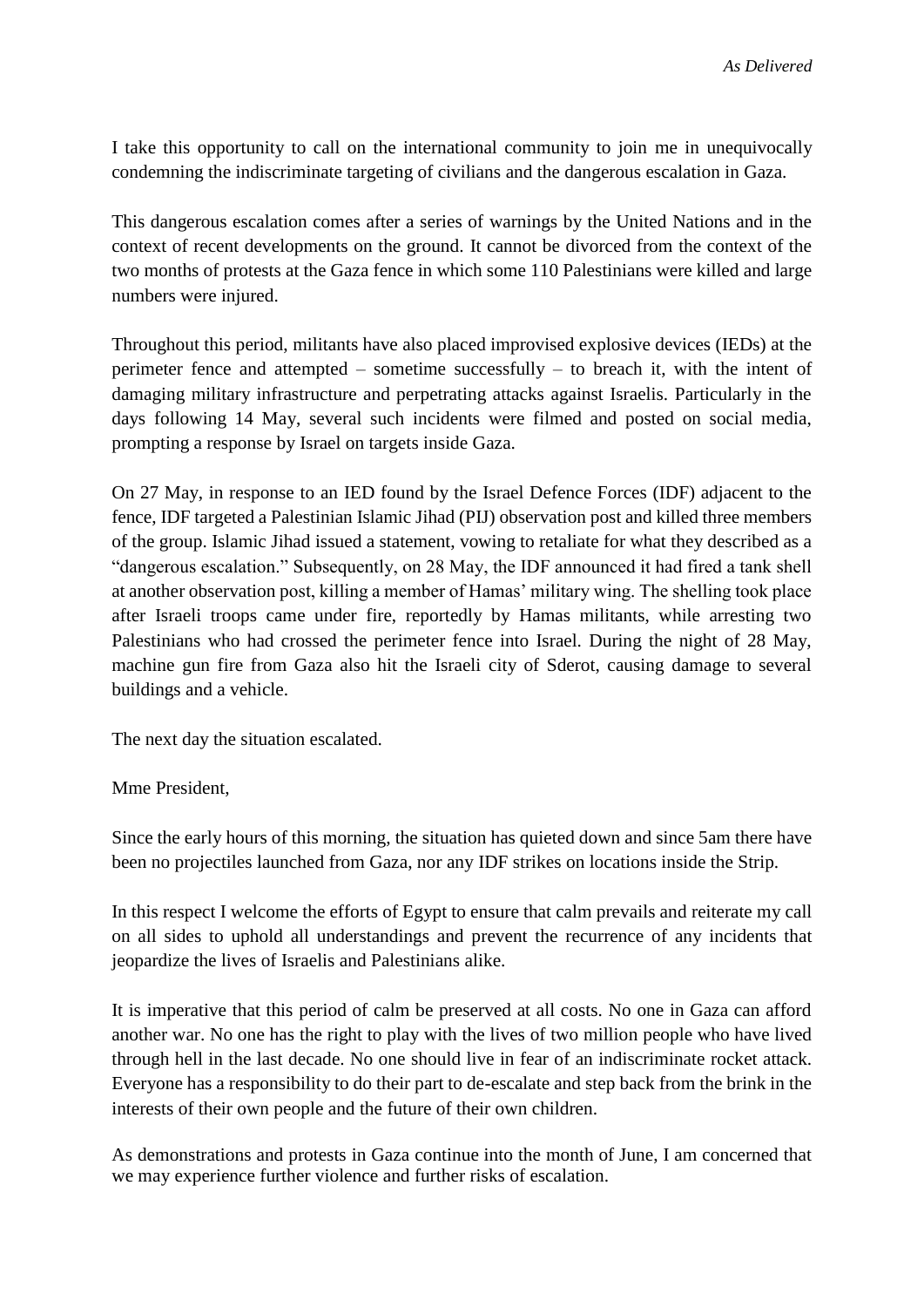## Mme. President,

Despite the dangerous escalation, Gaza's civilian infrastructure did not sustain any significant damage as a result of Israeli retaliatory fire yesterday. Moreover, the crossing points for people and goods remained open and functioned normally. The Rafah crossing into Egypt continued operations for the 19th consecutive day and both Kerem Shalom and Erez crossings into Israel functioned with only minor delays.

Nevertheless, fire from Gaza has caused damage to electricity installations on the Israeli side, resulting in a reduction of over 30 per cent of the only electricity supply to Gaza and it will take a few days at least to repair them.

As I recently briefed the Council, Gaza's electricity, water and health systems continue to experience unprecedented strain. Egyptian electricity lines have been effectively down since February and the Gaza Power Plant has not functioned since April. Today the total supply for Gaza is barely enough to provide three hours of sustained electricity.

# Mme. President,

Finally, during my briefing to the Council last week, I was greatly encouraged by the willingness of Council Members to consider ideas to change the reality in Gaza. Under the current circumstances failure to act immediately with a set of relatively modest, achievable interventions will not only amplify the humanitarian crisis but drastically increase the risk of confrontation.

The goals that I outlined last week remain as valid as ever: to prevent a war with potential regional implications; to address the urgent humanitarian needs of the population; and to support Egyptian reconciliation efforts.

This means that we need to urgently implement already approved projects, revive efforts to empower the Government to take up its responsibilities, and very importantly to sustain the 2014 ceasefire understandings on the ground, and halt the militant buildup.

The UN will move forward on immediately enhancing our capacity and presence to facilitate project implementation in Gaza and improve coordination with Israel, Egypt, and the Palestinian Authority to overcome the political, administrative and logistical blockages. It is important that all sides agree to improve movement and access restrictions and ensure uninterrupted and upgraded water and electricity supply to the population.

This plan is the only sustainable way to ensure that we do not slide again into another devastating conflict, that we do not allow Gaza to become a pawn in someone else's plans, another tragedy on an already crowded map of regional Middle East conflicts.

But let me also use this opportunity to send a very clear message to Palestinians in Gaza. We hear your plight, we see your suffering, and we will do all that we can to ensure that you have a future beyond mere survival. A future of freedom and development, a future focused on peace